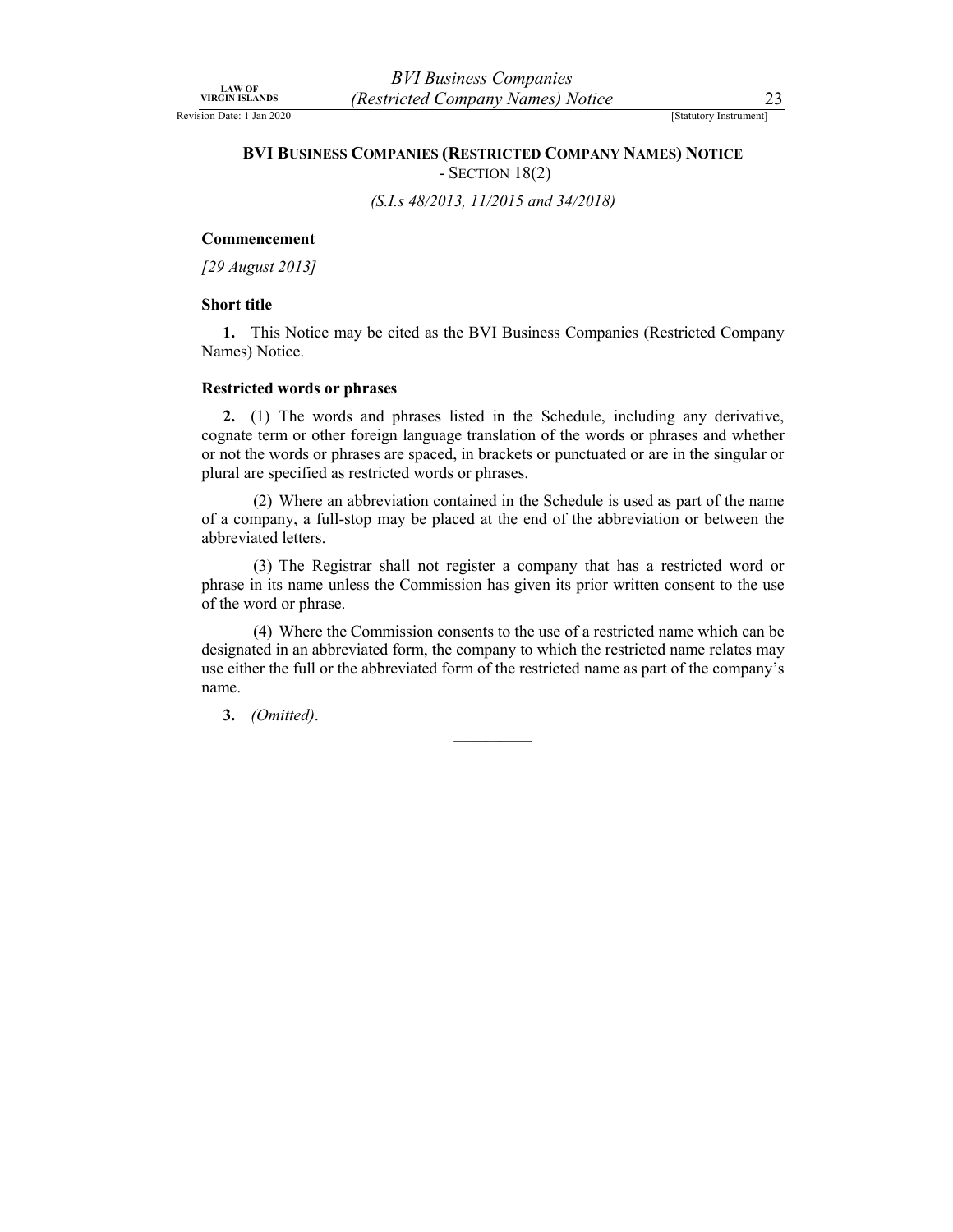# **SCHEDULE**

|                                    |                      | <b>BVI Business Companies</b>     |                                 |                               |
|------------------------------------|----------------------|-----------------------------------|---------------------------------|-------------------------------|
| 24                                 |                      | (Restricted Company Names) Notice |                                 | LAW OF<br>VIRGIN ISLANDS      |
| [Statutory Instrument]             |                      |                                   |                                 | Revision Date: 1 Jan 2020     |
|                                    |                      | <b>SCHEDULE</b>                   |                                 |                               |
|                                    |                      |                                   |                                 |                               |
| Adjuster                           | Company              | Funding                           | Law                             | Registered                    |
|                                    | Registry             |                                   |                                 | Agent                         |
|                                    |                      |                                   |                                 |                               |
| Ahorra                             | Cooperative          | ${\rm FX}$                        | Lease                           | Registry                      |
| Annuity                            | Cooperative          | Gambling                          | Leasing                         | Re-insurance                  |
|                                    | Society              |                                   |                                 |                               |
| Anonima                            | Credit               | Gaming                            | Liability                       | Reinsured                     |
| Anonyme                            | Critical             | Geldmittl                         | Life                            | Reinsurer                     |
| Arbitrage                          | Illness<br>Crown     | Government                        | Life and Health                 | Re-assured                    |
| Asset                              | Currency             | Governor                          | Limited                         | Re-Assurer                    |
| Management                         |                      |                                   | Partnership                     |                               |
| Association                        | Deposit              | Guarantee                         | Liquidation                     | Reinsurance                   |
| Assurance                          | E-change             | Guaranteed                        | Liquidator                      | Risk                          |
| Assurer                            | Exchange             | Hedge                             | Litigation                      | Royal                         |
| Authorized                         | e-bank               | Hedge Fund                        | Insurance<br>${\rm LLC}$        | Saving                        |
| Representative                     |                      |                                   |                                 |                               |
| Banc                               | e-commerce           | <b>HMS</b>                        | <b>LLP</b>                      | Savings and                   |
| Banco                              | e-Financing          | <b>IBC</b>                        | Lloyds                          | Loans<br>School               |
| Bancorp                            | e-Fund               | Imperial                          | Loan                            | Securities                    |
| Bank                               | e-gaming             | Indemnity                         | Loss Adjuster                   | Sovereign                     |
| Banker                             | e-Insurance          | Insolvency                        | Lottery                         | Surety                        |
| Bankrupt                           | e-Investment         | Insolvent                         | $\mathrm{L}\mathrm{P}$          | Suretyship                    |
| Bankruptcy                         | e-money              | Insurance                         | Majesty                         | Third Party<br>Administrator  |
| Banque                             | e-money              | Insured                           | Malpractice                     | Transmission                  |
|                                    | services             |                                   |                                 |                               |
| Belegginsfonds<br>(Belegginsfonds) | e-savings<br>e-trust | Insurer<br>Insurance              | Money<br>Money Services         | Trust<br><b>Trust Company</b> |
|                                    |                      | Agent                             |                                 |                               |
| Betting                            | Extended             | Insurance                         | Mutual                          | Trust                         |
|                                    | Coverage<br>Extended | <b>Broker</b><br>Insurance        | Mutual Fund                     | Corporation<br>Trustee        |
| Bingo                              | Warranty             | <b>Brokerage</b>                  |                                 |                               |
| <b>British</b>                     | Fidelity             | Insurance                         | Official                        | Trustee                       |
| Broker                             | Fiduciaire           | Consultant<br>Insurance           | Liquidator<br>Official Receiver | Company<br>Underwrite         |
|                                    |                      | Manager                           |                                 |                               |
| Brokerage                          | Fiduciare            | Intermediary                      | Official Trustee                | Underwriter                   |
| <b>Building Society</b>            | Fiduciary            | Island                            | Partnership                     | Underwriting                  |
| Bureau                             | Financing            | i-bank                            | Permanent Health                | University                    |